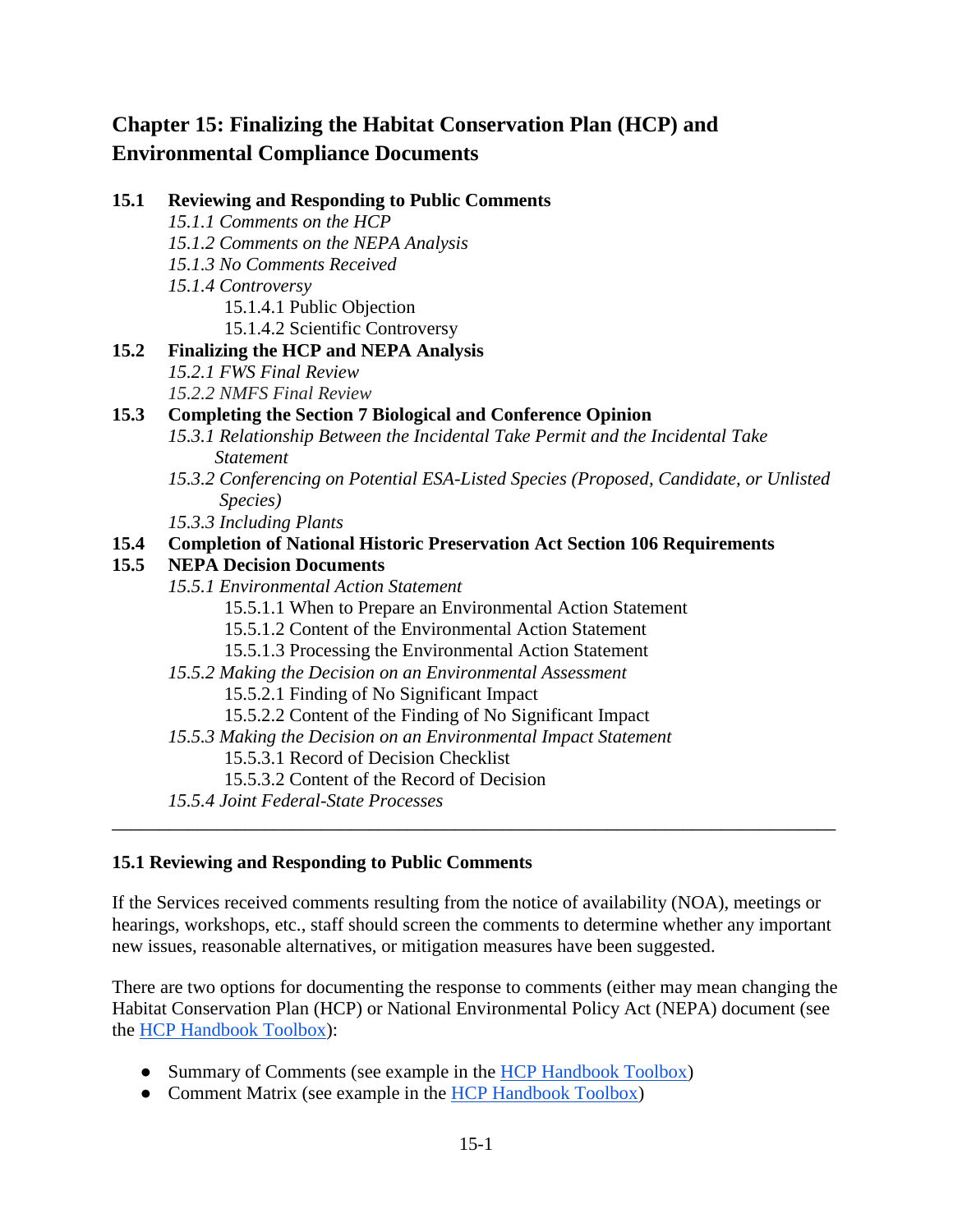Check with the Regional HCP Coordinator for recommendations on the preferred method of responding to comments. Whatever process you use, response summaries should clearly state the name of the NEPA analysis and its date, as well as the *Federal Register* (FR) reference (volume number FR first page number: e.g., 80 FR 18226, 78 FR 38895).

A summary of comments may be a stand-alone document or an appendix to the NEPA analysis or decision document. If it is more than a few (6-8) pages, it should have a table of contents for easy reference. It should include:

- comments (in total) from each commenter;
- whether comments were on the NEPA analysis, HCP, general comments, or unrelated comments (you only need to thank them for an unrelated comment);
- how the comment was addressed; and
- where (in the appropriate document) the comment was addressed.

A comment matrix is usually an appendix to the NEPA analysis, the HCP, or both. The matrix should have a column for:

- the commenter's name and affiliation (if provided);
- a comment number (in case any commenter has more than one comment);
- whether the comment and response is on the:
	- HCP,
	- application, or
	- NEPA analysis;
- where (page or section) the comment was addressed in the HCP or NEPA analysis; and
- the Services' response (a column for each FWS and NMFS if both need to respond).

**Helpful Hint: Be sure to actually address the comments in the preferred format, not just state where the issue is discussed in the HCP or NEPA analysis. If not incorporating suggestions from comments into the HCP or NEPA analysis, explain why.** 

### *15.1.1 Comments on the HCP*

The Services bear the responsibility for both requesting and responding to public comments. Collaborating with the applicant may be the most efficient and effective way of developing a response to comments on the HCP, especially when the comments are about the applicant's proposed activities. An applicant's input may also strengthen the Services' permit decision, and help protect it from legal challenges. However, any formal response to public comments on the HCP will ultimately come from the Service issuing the permit.

### *15.1.2 Comments on the NEPA Analysis*

If comments identify major substantive issues, or suggest new alternatives not adequately covered in the NEPA analysis, we must rewrite the NEPA analysis to incorporate them if: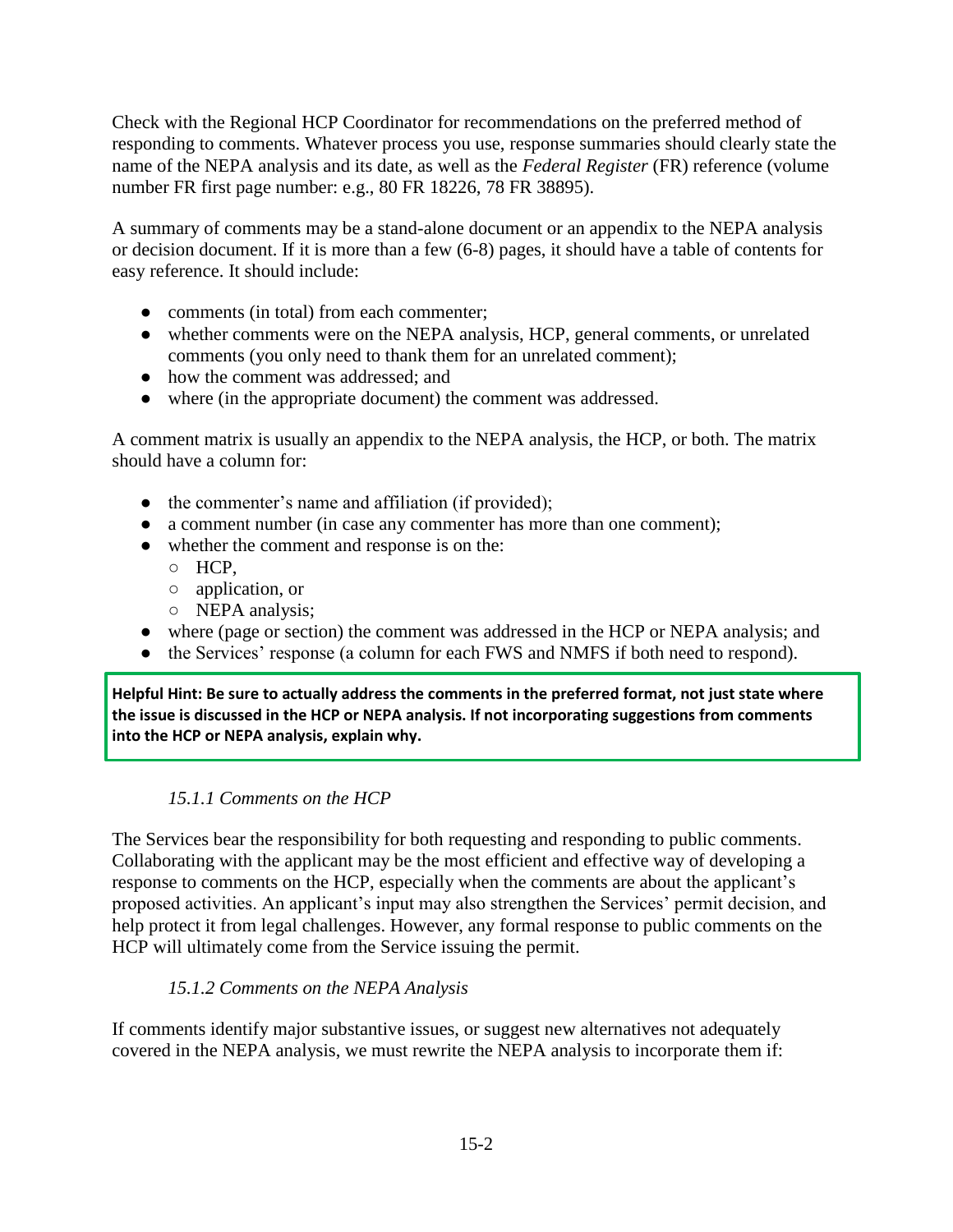- They are new, reasonable alternatives that are substantially different from current alternatives that also serve our purpose and need (Chapter 13.3.2.3), or
- The new issues have a cause and effect relationship to our permit action (Chapter 13.3.1).

Changes made under these circumstances mean that before reaching a permit decision we must republish the NEPA analysis for another round of public review and comment. If any of the issues point to the potential for unmitigated, significant impacts in an environmental assessment (EA), we should discuss potential mitigation with the applicant and incorporate necessary changes. If the applicant will mitigate for the significant impacts, thus bringing them to a level of insignificance, we should incorporate those changes and proceed with the EA. If the applicant is unwilling or unable to mitigate for the significant impacts, we must write a notice of intent to prepare an environmental impact statement (EIS) (Chapter 13.4.3). In either case, after authorization to publish the notice (FWS only), we must send it to the *Federal Register* for an additional 30-day review and comment period. If no substantive issues arise from comments, there is no need for a second review period.

If comments offer corrections or add factual information that does not bear on the determination of significant impact, the information should be added to the text of the NEPA analysis where possible. The combination of the NEPA analysis with revisions (if any) and the response to comments are the complete and final record on which we base the finding of no significant impact (FONSI), decision to prepare an EIS, or record of decision (ROD). If the HCP is loweffect and categorically excluded, we must provide a response to comments, attach comments and our response to the findings, and place a copy in the file. It should also be placed on our Web site along with the rest of the HCP package.

The NEPA decision document itself is not an appropriate document to use to respond to public comments. Instead, those responses are attached to the NEPA decision document to complete the record, or we summarize and address them in an appendix to a final EA or EIS. We must maintain a full administrative record of all comments and responses in the administrative file. We must make all NEPA comments and responses on an EA or EIS available to the public when the FONSI or ROD and permit decision is announced to the public.

To streamline the process, when we notify the public of the availability of the draft HCP and draft NEPA analysis, we may also make available the draft NEPA decision document (environmental action statement (EAS), FONSI, or combined findings/NEPA decision). If we do this, we include information in the NOA about when the final documents will be available and how to request them. For instance, the NOA may state that during the public comment period readers may request copies of drafts for review (EA, HCP, and FONSI), and then 30 days after the public comment period closes, readers may request copies of the final documents. That gives the Services' staff time to complete the documents before the public requests copies of final versions. We should make final, signed documents available on the Services' Web sites to satisfy the requirement to make documents available to the public. This also allows for a batched notice that announces the decision and availability of final documents on an annual, or more frequent, basis that will come out of the Headquarters office.

We can also use this streamlining method for a final EIS, ROD, and HCP, but remember that the U.S. Environmental Protection Agency (EPA) still needs to publish a notice of the final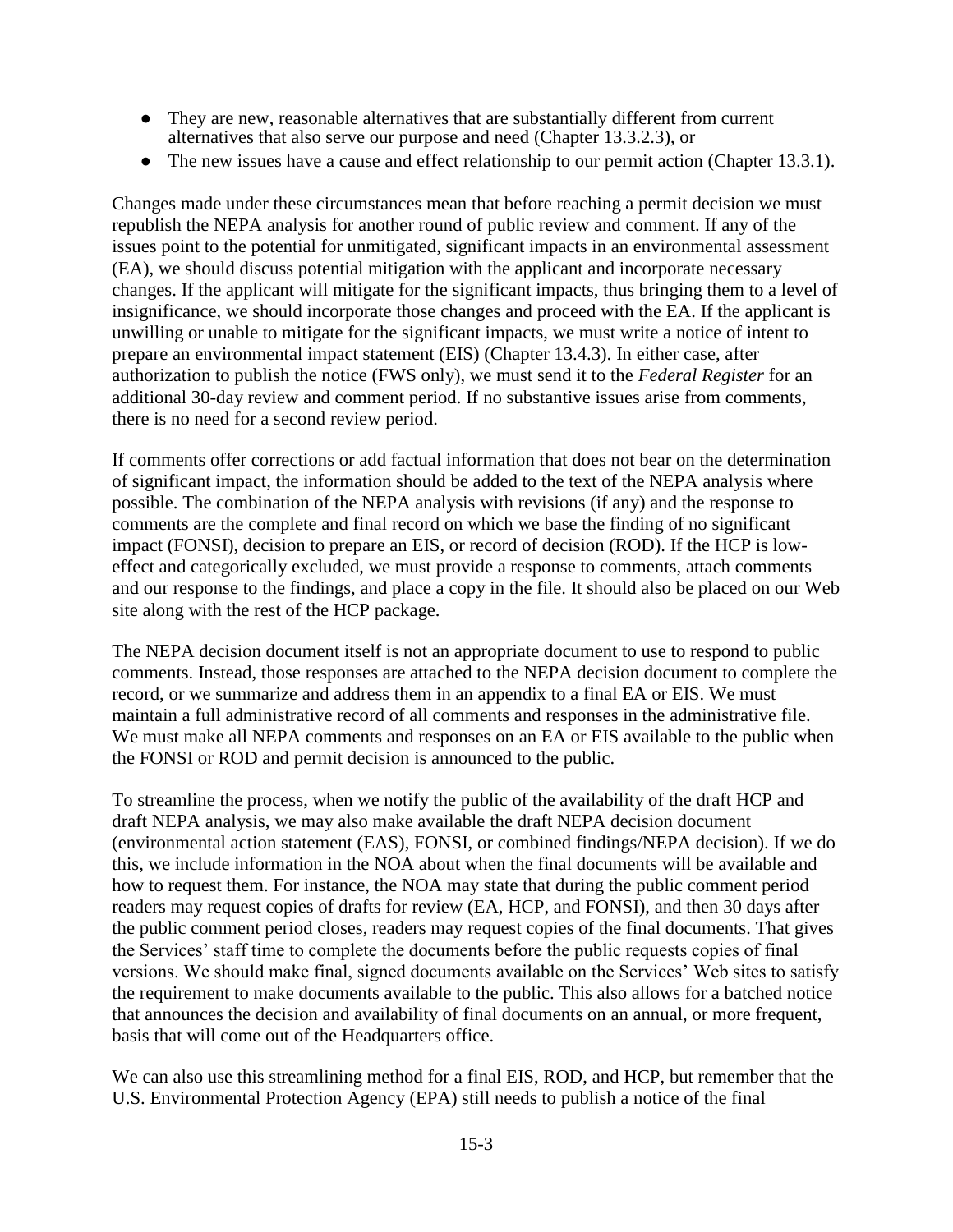documents and permit decision at least 30 days before the ROD and permit can become effective (see 550 FW 3).

### *15.1.3 No Comments Received*

If there were no comments, document that fact in the NEPA decision document and in the set of findings and recommendations memorandum (FWS) or decision memorandum (NMFS).

### *15.1.4 Controversy*

The definition of significantly (40 CFR 1508.27(b)(4)) includes controversy as an intensity factor when determining the degree of the effects on the quality of the human environment. This may enter into the decision between an EA or EIS (Chapter 13.5). The appropriate standard is not whether the project is controversial, but whether the effects on the quality of the human environment are likely to be highly controversial.

Generally, there are two types of controversy that may arise during the public comment period, public objection and disagreement within the scientific community (NEPA for National Wildlife Refuges: A Handbook, pg. 28) (see the [HCP Handbook Toolbox\)](https://www.fws.gov/endangered/what-we-do/hcp-handbook-toolbox.html#Ch15)

### 15.1.4.1 Public Objection

Just because members of the public oppose the project does not mean the environmental impacts of the project are controversial. To be considered such under NEPA, opposition must focus on the anticipated environmental effects. If the controversy is subjective, depending on factors such as a dislike of a project, comments do not require substantive response. On the other hand, the Services must evaluate comments on objective factors, such as the size, nature, or effects of the project on the human environment and either address the issues or provide reasonable written explanations for dismissing them.

### 15.1.4.2 Scientific Controversy

Scientific controversy may or may not be considered significant. Typical disagreements in the scientific community may arise over:

- proper scientific methodologies,
- the reliability of data generated,
- the interpretation of data,
- environmental impacts within or outside of an affected ecosystem,
- the advisability of pursuing a particular course of action in light of other possible alternatives, and
- $\bullet$  the ability to calculate or reasonably estimate impacts in the face of uncertainties (e.g., some end-of-the-century or late century projections related to climate change and its direct or indirect effects may be in this category, although they may not be relevant depending on the timeframe of the HCP).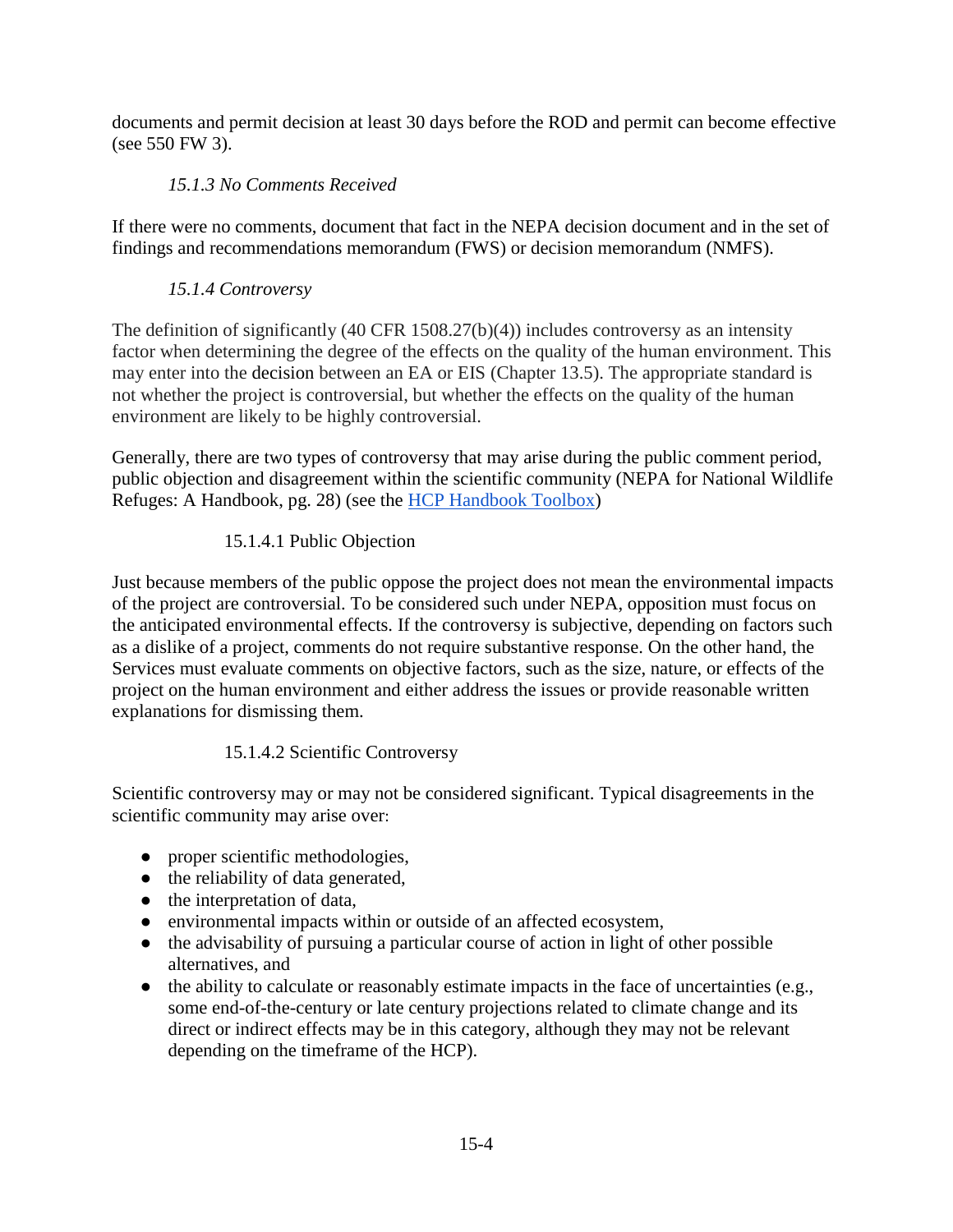The courts have typically deferred to the Services as the subject matter experts, as long as we have given a reasonable explanation for our decisions (be sure to connect the dots). If legitimate scientific controversy raises credible points of disagreement over method or analysis, we must address those opposing views and provide support for our conclusions in the administrative record.

# **15.2 Finalizing the HCP and NEPA Analysis**

### *15.2.1 FWS Final Review*

To finalize the HCP and NEPA analysis, both documents need field office review and Regional office review and approval unless signature authority has been delegated to the field office. They may also need legal review (however, if draft documents were reviewed prior to the public comment period and there were no substantive changes made, it may not need further legal review). An overall review of the HCP for consistency with the NEPA analysis and other supporting documents, paying special attention to any sections where comments were addressed, should be adequate.

Unless comments raised questions about the adequacy of the NEPA analysis (leading to the conclusion that a categorical exclusion should have been an EA, or an EA should have been an EIS), a general review at this point should be adequate. Again, pay special attention to any sections where comments were addressed.

### *15.2.2 NMFS Final Review*

For NMFS, the staff point of contact gets approval of the final NEPA analysis from the NMFS NEPA office, and in some cases may need legal review from the NOAA Office of General Counsel. If the HCP met issuance criteria and all other requirements before the public comment period, an overall review of the HCP for consistency with the NEPA analysis and other supporting documents, paying special attention to any sections where comments were addressed, should be adequate.

The staff point of contact routes the entire package with the NEPA analysis, permit application, conservation plan, and implementing agreement, if applicable, through the relevant Division, general counsel, Regional Administrator or Director, Office of Protected Resources, and NMFS Deputy Assistant Administrator for Regulatory Programs or NMFS Assistant Administrator. When the entire package is signed, the staff point of contact publishes a Notice of Issuance in the *Federal Register*.

### **15.3 Completing the Section 7 Biological and Conference Opinion**

By this point in the process, the biological opinion (BO) for listed species or conference opinion for non-listed species (included with the BO if applicable) should be close to completion. Although the analysis should have been in development concurrent with the HCP process, the BO should not be completed and signed until the public comment period has closed so that we can ensure that all relevant issues have been considered. The BO must be signed prior to sending it to the Regional office and before issuing the incidental take permit. However, before having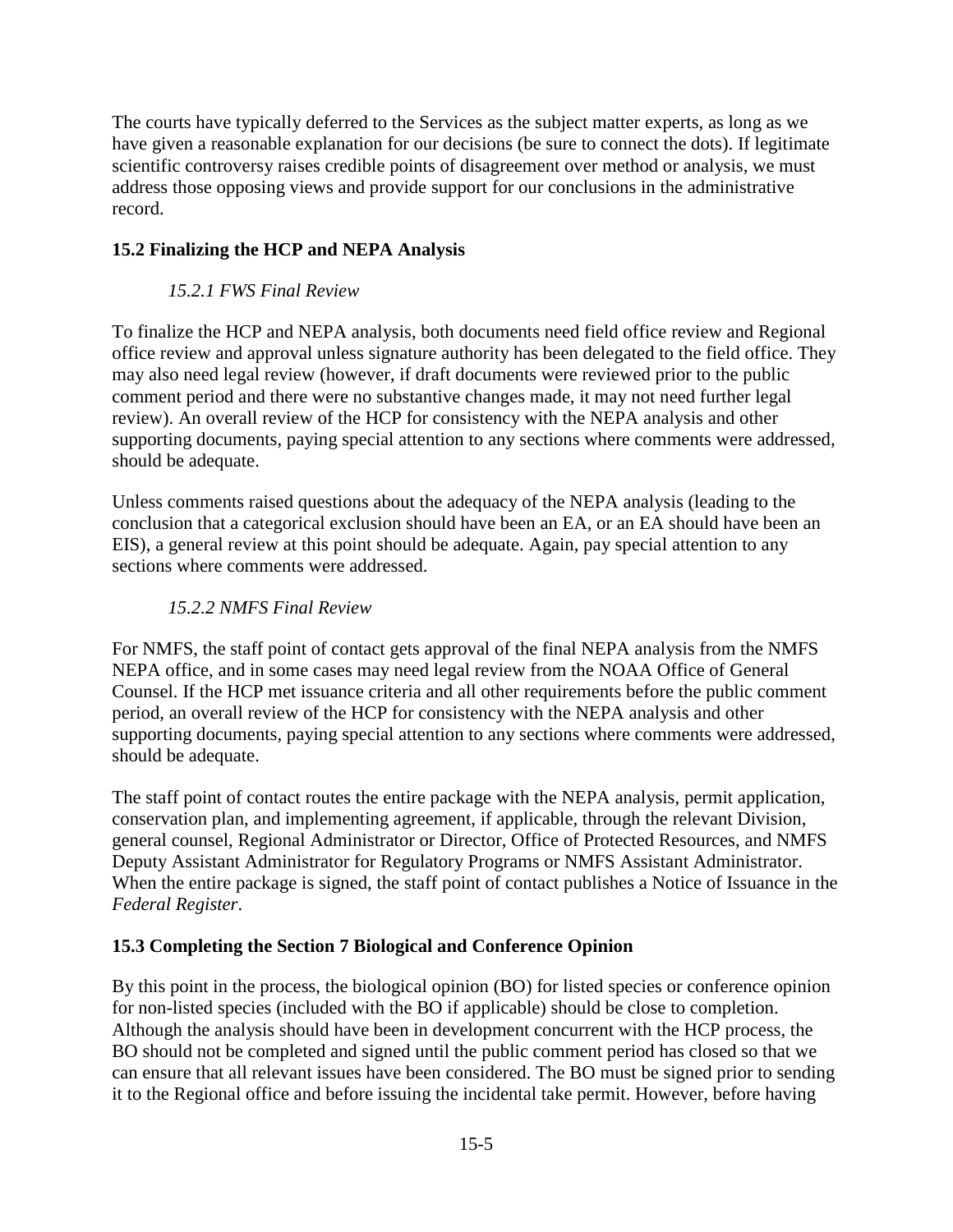the BO signed, ask the Regional HCP Coordinator whether an early review of the BO would save time and effort later.

The key to compliance with section  $7(a)(2)$  for any proposed Federal action is ensuring that it is not likely to jeopardize the continued existence of the listed species or destroy or adversely modify designated critical habitat. Actions should be compatible with the survival and recovery needs of the affected listed species and the recovery function of any affected designated critical habitat. Characterizing those needs and the role of the area affected by the HCP in terms of conserving the affected listed species and any affected designated critical habitat is essential to making sure we have the best information for the assessment of anticipated impacts and the proposed mitigation.

**Helpful Hint: An early review of the BO and conference opinion at the Regional office may ensure that there are no last minute surprises that could cause delays. As is the case with any BO, early coordination is the key to success.** 

*15.3.1 Relationship between the Incidental Take Permit and the Incidental Take Statement* 

The fact that the Services issue an incidental take permit to authorize incidental take of listed species under section  $10(a)(1)(B)$  of the Endangered Species Act (ESA) (see the HCP Handbook [Toolbox\)](https://www.fws.gov/endangered/what-we-do/hcp-handbook-toolbox.html#Ch15) and prepare an incidental take statement following ESA section 7 consultation can be a source of confusion. The ESA gives the Services the authority to issue permits for incidental take of listed species. The incidental take permit serves to authorize such take for applicants.

As stated in section 14.12.1, under section 7 the Services do a jeopardy/adverse modification analysis. Therefore, although we do an intra-Service consultation, the BO incidental take statement does not exempt take for the applicant because the take is authorized through the incidental take permit.

l

**Helpful Hint: The Services' intra-Service section 7 consultation prepared in conjunction with incidental take permit issuance will not include an incidental take exemption for non-HCP covered species.**

Again, the Services require applicants to include as HCP covered species all ESA-listed wildlife species for which incidental take is reasonably certain to occur, unless take is addressed through a separate ESA mechanism (e.g., section 7 consultation with another Federal agency, separate incidental take permit, etc.) (see Chapter 7.0 and the [HCP Handbook Toolbox\)](https://www.fws.gov/endangered/what-we-do/hcp-handbook-toolbox.html#Ch15). Therefore, the HCP must include and adequately consider those species for the Services to cover them under the incidental take permit. Alternatively, the HCP may be revised to include measures to avoid any take of non-covered listed species.

*15.3.2 Conferencing on Potential ESA-Listed Species (Proposed, Candidate, or Unlisted Species)* 

HCPs may include conservation measures for non-listed species. Typically, the HCP applicant, with technical assistance from the Services, considers non-listed species that might become listed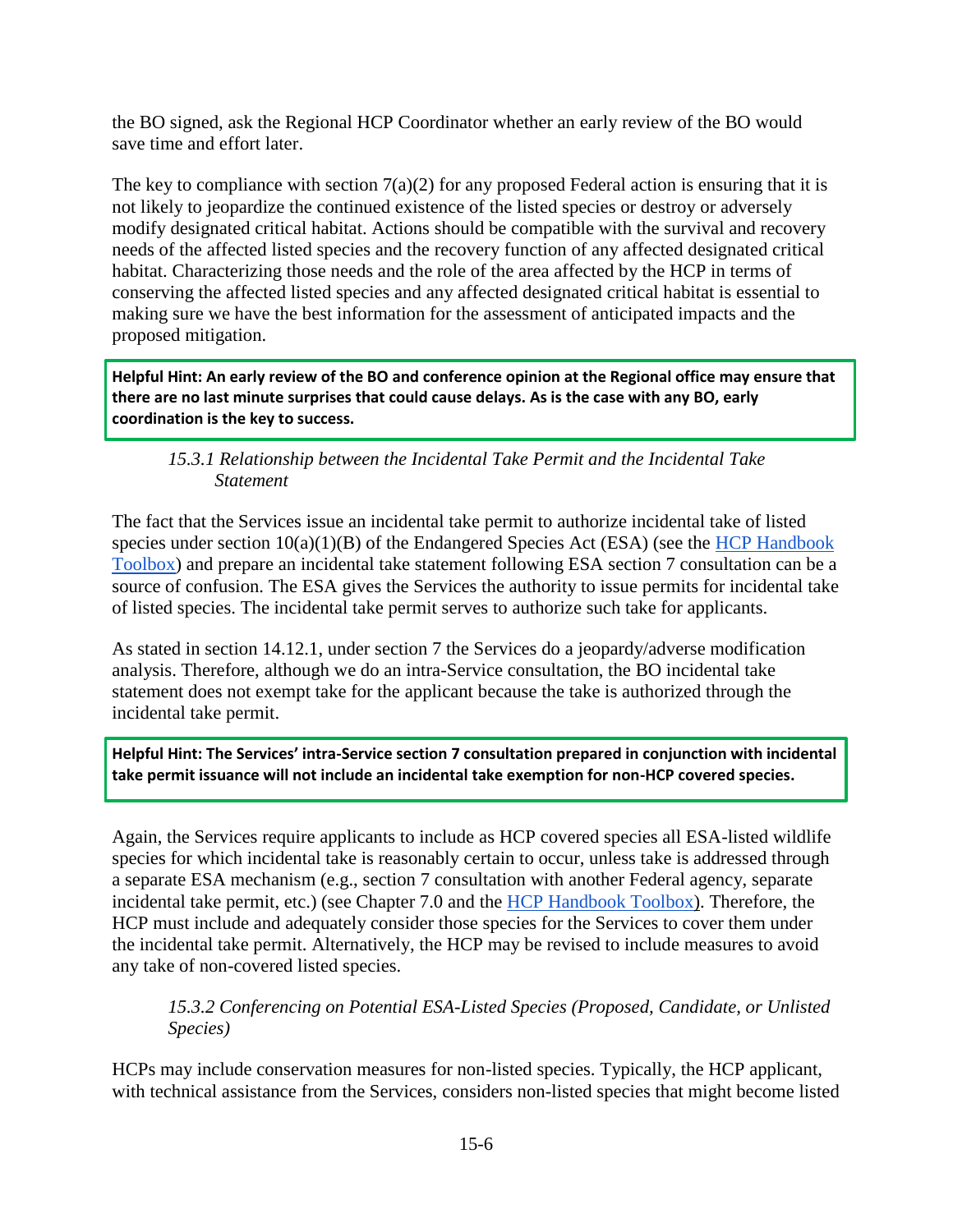during the term of the proposed incidental take permit so they can be covered under the HCP. A non-listed species covered in the HCP must be treated as if it were already listed and all conservation measures described in the HCP for that species must be fully implemented. If it is adequately addressed in the HCP, and we determine that section 10 issuance criteria have been met for the species, it is included on the incidental take permit and becomes effective if and when the species is listed. We must complete a conference opinion according to the provisions of 50 CFR 402.10(c)-(e) (see the [HCP Handbook Toolbox,](https://www.fws.gov/endangered/what-we-do/hcp-handbook-toolbox.html#Ch15) to affirm that the proposed incidental take permit action is not likely to jeopardize the continued existence and recovery of the nonlisted species and incorporate the conference opinion into the BO in the decision record for the incidental take permit action.

### *15.3.3 Including Plants*

HCPs often cover listed and unlisted plants and impacts to such species should be addressed in the BO even though impacts to plants do not fall under the definition of "take" and, therefore, impacts to or loss of plants is authorized under section 10 incidental take permits. Plants adequately covered by an HCP receive No Surprises assurances (see Chapter 7.4.6).

### **15.4 Completion of National Historic Preservation Act (NHPA) Section 106 Requirements**

We noted the early consideration of historic properties above in Chapter 3.7.4. Coordination procedures for section 106 are detailed in Appendix A. By this time in our HCP review, we should have concluded consultation with the affected State (SHPO) and Tribal (THPO) historic preservation officers, the Advisory Council on Historic Preservation (ACHP), and others as required (Appendix A.B.4). Ideally, we will have concurrence by the SHPO, THPO, ACHP, any Indian tribe or Native Hawaiian organization, or other concerned entities in our determination of cultural resource effects and any proposed resolution. These responses become part of the administrative record of our HCP review. Our section 106 consultation can be presented in the NEPA analyses and findings.

If resolution of historic properties effects requires a memorandum of agreement (Appendix A), this should be finalized for signature. If we cannot reach agreement with a SHPO or THPO, we may proceed as also described in the appendix.

### **15.5 NEPA Decision Documents**

This section addresses the preparation of the EAS, FONSI, and ROD; and implementation of the Services' decision. The NEPA decision documents should summarize the reasons for selecting a particular alternative. Services' personnel involved in making and implementing decisions on an action should establish an appropriate administrative file that includes a record of the Service's decision and rationale. The following establishes procedures to ensure that decisions and their implementation are made in accordance with the Council on Environmental Quality (CEQ) Regulations for Implementing the Procedural Requirements of NEPA (40 CFR 1505), Department of the Interior's NEPA Implementing Procedures (43 CFR 46; 516 DM 1-3), and DOC/NOAA/NMFS NEPA procedures (Department of Commerce Administrative Order 216-6, May 20, 1999) (see these regulations in the [HCP Handbook Toolbox.](https://www.fws.gov/endangered/what-we-do/hcp-handbook-toolbox.html#Ch15)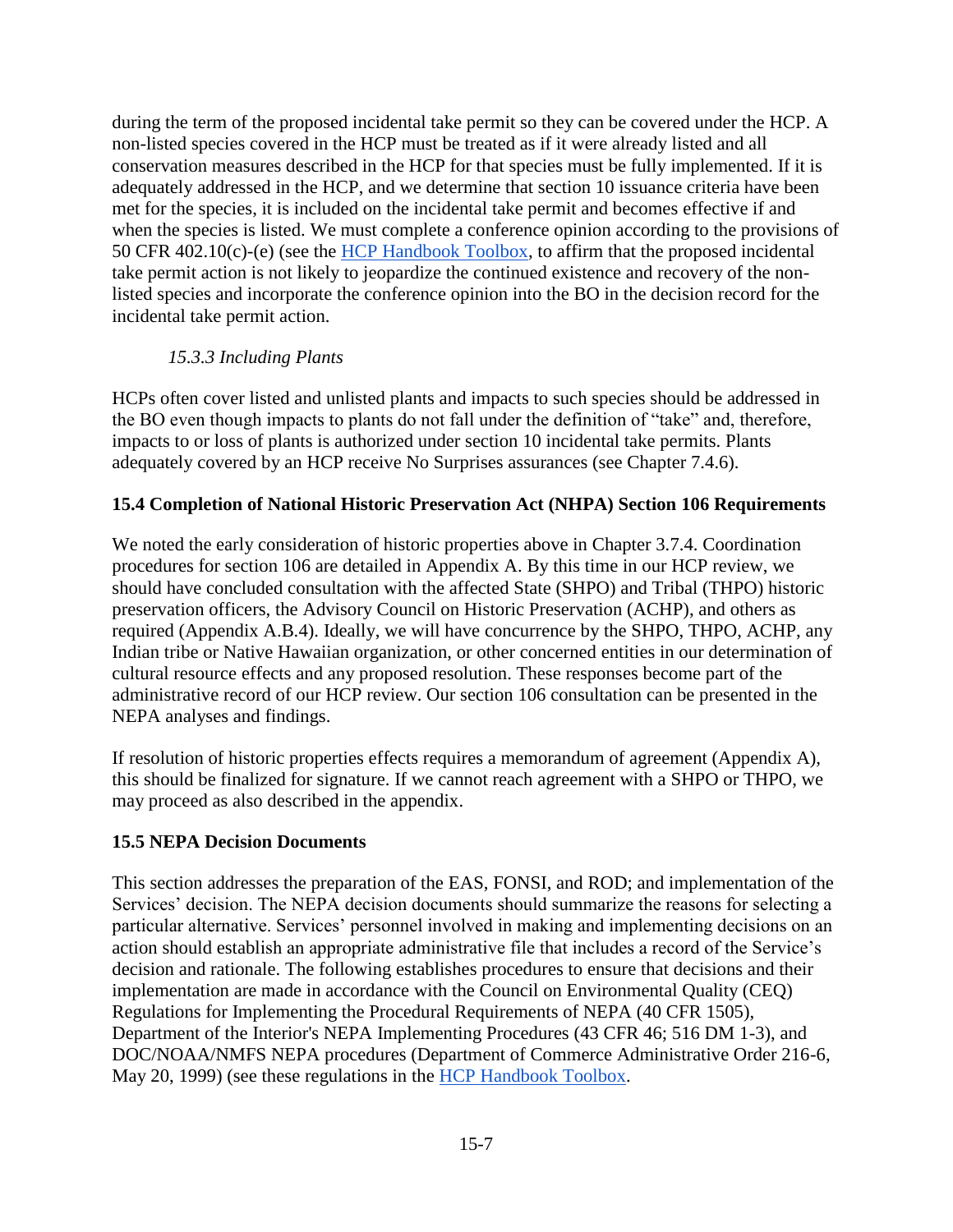The NEPA decision documents contain not only the Services' decision, but also the rationale for it (i.e., they show your work). They may be stand-alone documents or they may be added to the findings and recommendations memorandum to streamline the process by reducing duplication and paperwork (40 CFR 1506.4). Check with the Regional HCP Coordinator for Regional guidance.

# *15.5.1 Environmental Action Statement*

For NEPA analyses performed by FWS, an EAS briefly documents the use of a categorical exclusion or whatever other NEPA decision was reached (e.g., decision to prepare an EIS because of significant impacts brought to light during a public comment period for an EA). It also provides an appropriate administrative record of NEPA-related decisions at all management levels of the FWS (see 550 FW 3.3C).

# 15.5.1.1 When to Prepare an Environmental Action Statement

The Services' office responsible for preparing the NEPA analysis should prepare an EAS (see 550 FW 3.3.C):

- to facilitate internal inter-program review and final approval for a FONSI that will be signed at the Regional office level;
- to document an action that is normally categorically excluded, but that may be controversial;
- when, after the review of an EA, a decision is made to publish a notice of intent to prepare an EIS in the *Federal Register*;
- when a proposed action is not approved because of unacceptable environmental damage or violation of the Services' mandates, policy, regulations, or procedures; and
- whenever additional internal review or documentation of the NEPA administrative record is desirable.

# 15.5.1.2 Content of the Environmental Action Statement

The EAS should be a 1-page document that includes the proposal, the Services' decision, references to supporting documents (if any), and a signature block (see 550 FW 3.3.C(3)). If doing a s[t](http://www.fws.gov/policy/E4550fw3.html)and-alone EAS, it should be formatted in accordance with the example in the HCP [Handbook Toolbox](https://www.fws.gov/endangered/what-we-do/hcp-handbook-toolbox.html#Ch15) - Example Environmental Action Statement. However, to cut down on paperwork and streamline the process, you may add the EAS to the findings and recommendations or decision memo.

**Helpful Hint: Relatively simple HCPs can be designated as low-effect. For instance, a small scale HCP where the applicant intends to remove marginal habitat for a species includes plans to mitigate by buying credits from a conservation bank that preserves high quality habitat. As noted in Chapter 13.5.1, we may consider minimization and mitigation measures in determining a CatEx.**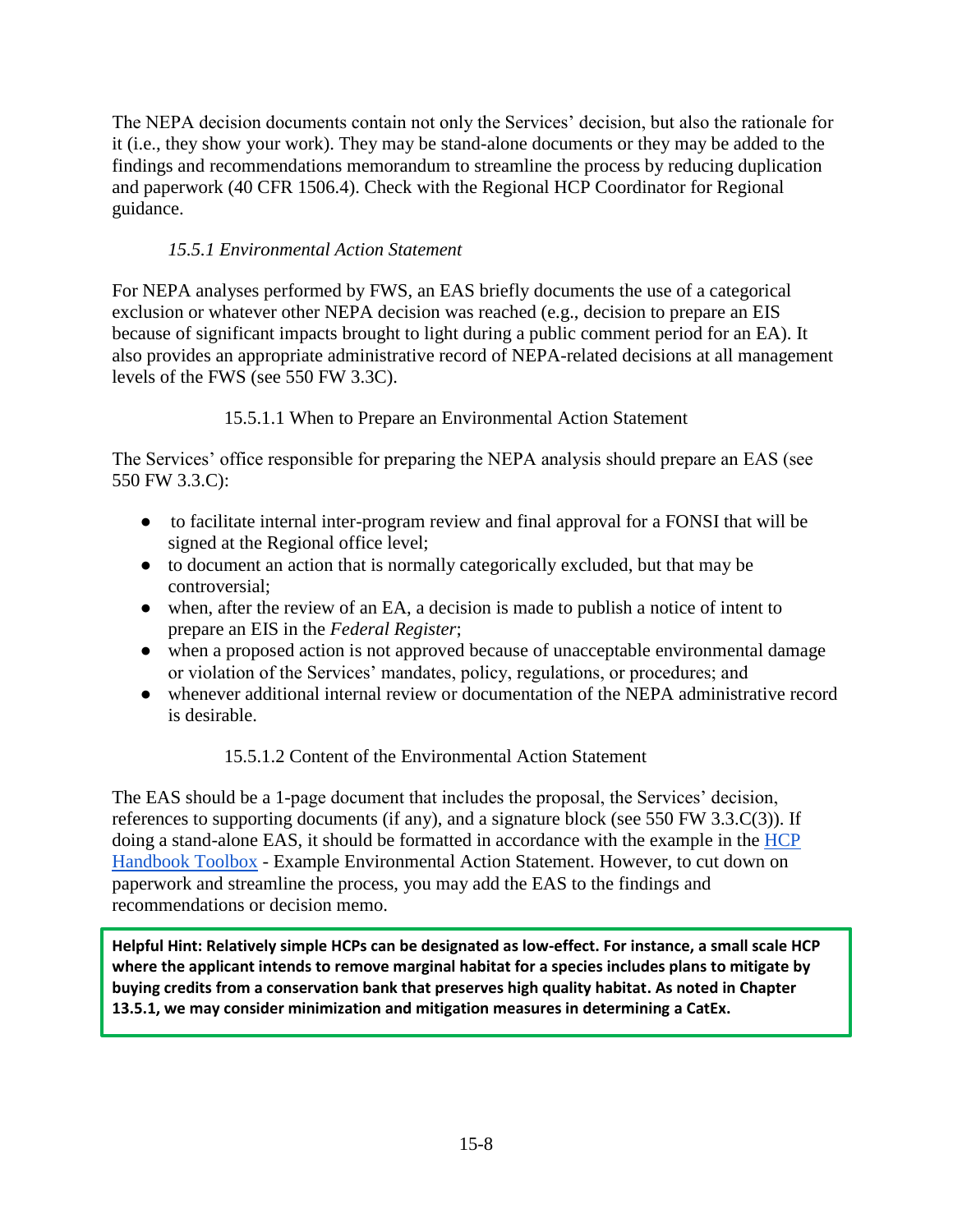#### 15.5.1.3 Processing the Environmental Action Statement

The EAS must accompany the decision documents for the action through the surname and signature process. It must be signed no sooner than when the decision is made on a CatEx, or when the FONSI or ROD is signed.

### *15.5.2 Making the Decision on an Environmental Assessment*

An EA serves as the basis for determining whether implementation of the proposed action would constitute a major Federal action significantly affecting the quality of the human environment. A positive finding requires us to develop an EIS. There are no hard-and-fast rules available to conclusively label an action as significant, or not, because determining if a Federal action will have significant effects is based on the facts for a particular case. The need to prepare an EIS is a matter of professional judgment requiring consideration of all of the issues in question, particularly all information documented in the EA.

For a negative finding (no significant impacts, so no need for an EIS), we prepare and sign a FONSI. The text of the EA should provide sufficient factual material to support the finding.

### 15.5.2.1 Finding of No Significant Impact

A FONSI is based on the combination of the EA and responses to public comments, which comprises the complete and final record. The Services must notify the public that the EA process has been completed and a FONSI has been issued. You can accomplish the notification requirement through mailings, publication in a visible location in the local paper of record, a *Federal Register* notice, a news release, or a meeting with concerned tribes, agencies, and individuals.

It is not necessary to notify the public that the completed EA and FONSI are available before we issue the permit, unless the following circumstances apply. In accordance with Council on Environmental Quality (CEQ) NEPA regulations 1501.4(e)(2)) and 550 FW 3, in certain limited cases we must make the draft FONSI available to the public for at least 30 days before we decide whether to implement the FONSI or prepare an EIS. Following are the situations where we have to give the public 30 days:

- It is a borderline case (i.e., there is reasonable argument for preparation of an EIS).
- It is an unusual case, a new kind of action, or a precedent-setting case (i.e., it is without precedence).
- There is either scientific or significant public controversy over the proposal (see 516 DM 2, for FWS and NOAA's Environmental Review Procedures and NOAA Administrative Order Series 216–6 for NMFS).
- The FONSI involves a proposal which is similar, or is closely similar, to one which normally requires an EIS or has required an EIS in the past.

In these limited circumstances, we should publish an NOA of the draft FONSI in the *Federal Register,* and we should also publish it in the local newspaper of record. Alternatively, the issuing office may decide to make a draft FONSI available with the draft EA for the 30-day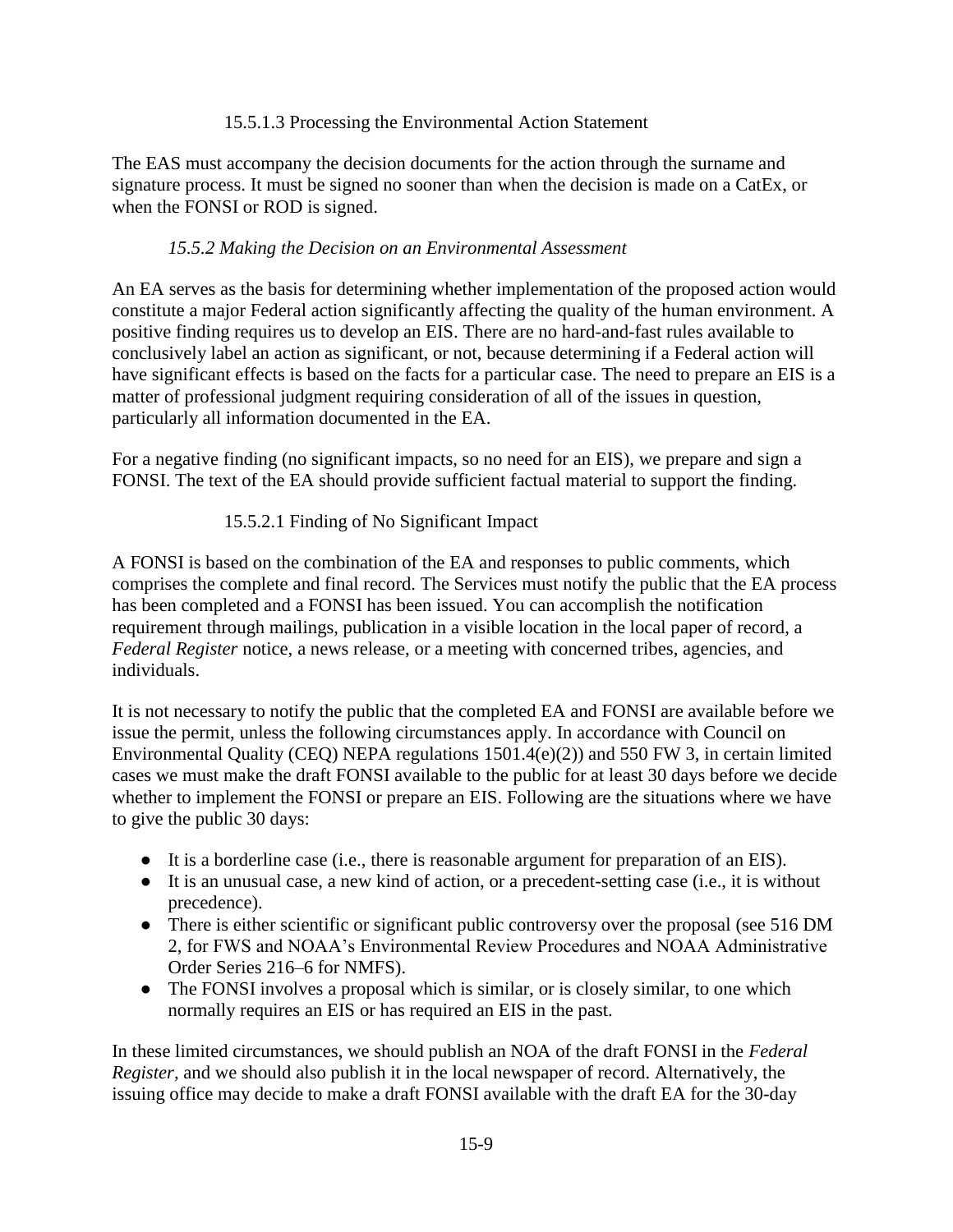public review and comment period. This may streamline the public review and comment period, but keep in mind that we still can't make the decision about issuing the permit until the public comment period closes and the FONSI is signed.

**Helpful Hint: There is no time limit for publishing an NOA of the signed FONSI (unless as described in the four circumstances above). As long as the draft FONSI is made available with the draft HCP and draft EA, the final notice may be published annually, or on a more frequent schedule, with the notice of permit issuance.**

### 15.5.2.2 Content of the Finding of No Significant Impact

The content of the FONSI is discussed in 40 CFR 1508.13. See an example of a FONSI in the [HCP Handbook Toolbox.](https://www.fws.gov/endangered/what-we-do/hcp-handbook-toolbox.html#Ch15)

A FONSI serves two functions. It documents the Agency's finding that no significant impacts would occur if the proposed HCP is implemented, and it explains the rationale used in selecting the alternative for implementation.

The FONSI states which alternative has been selected, very briefly describes other alternatives considered in the EA, and discusses how criteria were used and how they were weighed in the selection process. The FONSI should be based on the EA, comments from agencies and the public, the BO, and the findings and recommendations memorandum. However, the FONSI is separate from the EA, and it is detailed enough to stand alone. The FONSI is signed by the Deputy Regional Director (FWS), Assistant Regional Administrator (NMFS), their acting, or the delegated entity (e.g., Field Supervisor).

In most cases, 5 pages are adequate to provide the specific rationale required in a FONSI. However, if we have prepared a "mitigated EA" and the impact has been reduced to below a "significance threshold" through the use of mitigation, 5 pages may not be adequate.

Sometimes the environmentally preferable alternative is not the preferred alternative proposed in the HCP. However, if the preferred alternative in the HCP meets all other requirements and issuance criteria, the Services must issue the permit on the proposed alternative (50 CFR  $17.32(b)(2)$ ).

### *15.5.3 Making the Decision on an Environmental Impact Statement*

Following completion of a final EIS, the Services must prepare the ROD. The ultimate choice of an alternative, mitigation measures, and the decision rationale are documented in the ROD. If the EIS is a joint agency document, each of the Services prepares its own separate ROD. The ROD is a concise public record of the decision, which may be integrated into any other record prepared by the FWS or NMFS. Procedural and substantive guidance for RODs is included in CEQ regulations (40 CFR 1505.2) and FWS policy (550 FW 3.3A.).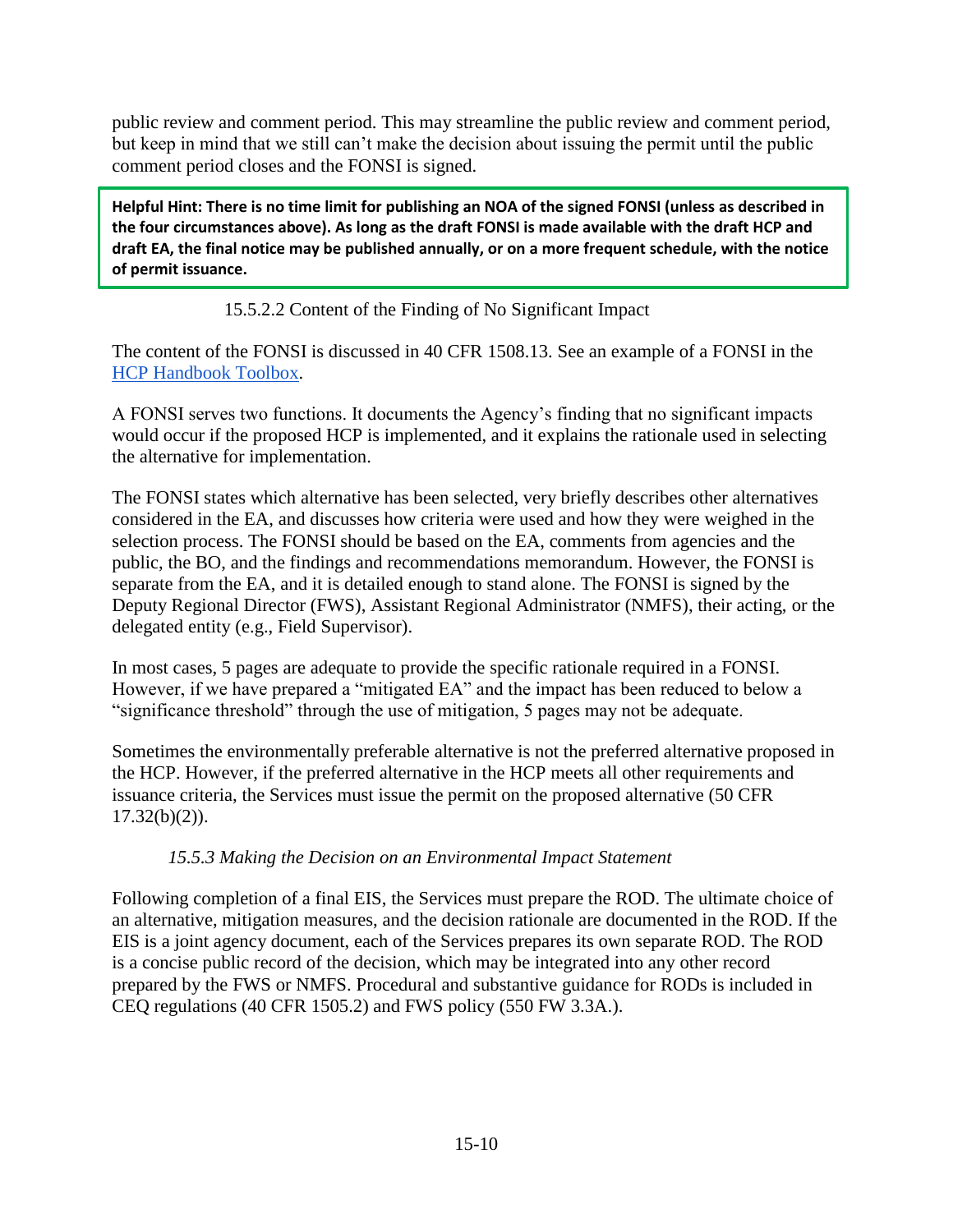### 15.5.3.1 Record of Decision Checklist

The ROD is the NEPA decision document for an EIS level review. To help ensure that the ROD is complete, we developed a checklist (see the checklist in the [HCP Handbook Toolbox\)](https://www.fws.gov/endangered/what-we-do/hcp-handbook-toolbox.html#Ch15). It provides more detail than CEQ regulations and we recommend you use it.

### 15.5.3.2 Content of the Record of Decision

CEQ regulations (40 CFR 1505.2) require that RODs:

- state the Service's decision;
- provide a summary description of all alternatives analyzed in the EIS;
- identify the environmentally preferable alternative;
- provide the decision rationale—what the criteria were (e.g., cost, degree of environmental impacts, technical considerations, degree to which objectives were met, logistics) for selecting an alternative, how each alternative measured up against these criteria, how the criteria were weighted, and so forth;
- provide a clear statement of which mitigation measures will be implemented if they are not obviously integral to the alternative selected, and a summary of any monitoring or other enforcement programs or plans. The description of mitigation and monitoring should be specific enough to enable the public to determine whether measures have been effectively implemented, but not be so specific as to duplicate the EIS; and
- provide a statement about whether all practical means to avoid or minimize environmental harm from the selected alternative have been adopted, and if not, why not.

An average ROD should be no more than 10 pages. It should give enough information on the alternatives and their impacts, the rationale in selecting the chosen alternative, and the extent of mitigation and monitoring the public can expect so that the reader can understand these major issues without referring to the EIS. Any conditions adopted for monitoring or enforcement must be addressed in the ROD (40 CFR 1505.3). See an example ROD and NOA for a ROD that is published in the *Federal Register* in the [HCP Handbook Toolbox.](https://www.fws.gov/endangered/what-we-do/hcp-handbook-toolbox.html#Ch15)

**Helpful Hint: Public comments and the Services' responses may be attached to the ROD, or they may be included as an appendix to the final EIS.** 

### *15.5.4 Joint Federal-State Processes*

Some States have laws that parallel or expand NEPA requirements at the State or local level (e.g., the California Environmental Quality Act). CEQ regulations (40 CFR 1506.2), Department of the Interior procedures (516 DM 4.18), and NOAA policy require us to cooperate, to the fullest extent possible, with the applicant and State and local officials to reduce duplication among NEPA, State and local environmental requirements, and ESA requirements. We should cooperate with State and local agencies to avoid duplication and reduce the time and costs of planning by:

- conducting joint planning,
- conducting joint environmental research and studies,